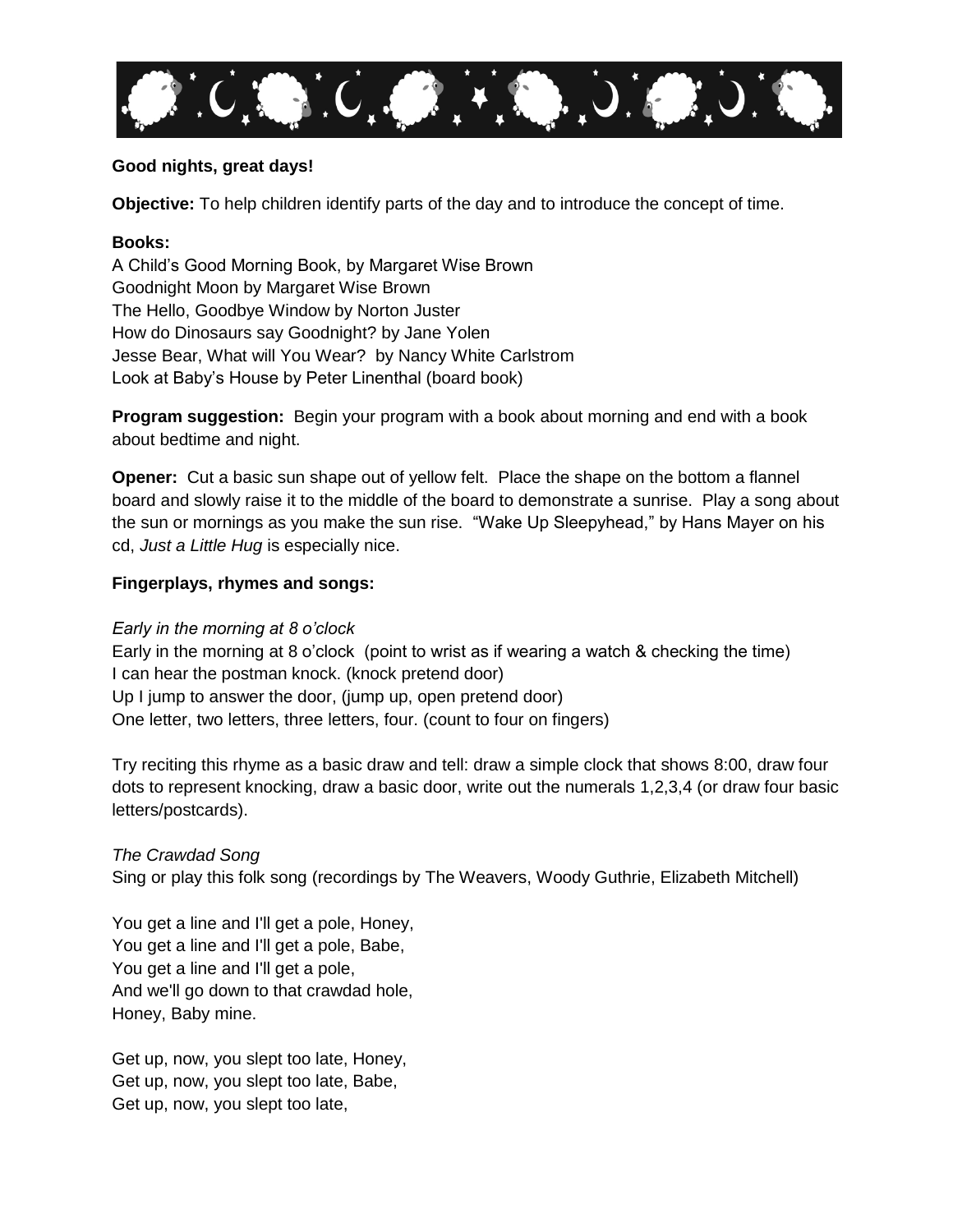

That crawdad man's done passed your gate, Honey, Baby mine.

You get a line and I'll get a pole, Honey, You get a line and I'll get a pole, Babe, You get a line and I'll get a pole, And we'll go down to that crawdad hole, Honey, Baby mine.

## *Dress up*

Provide a box of dress up clothes for children to explore at the end of story time – include pajamas and different types of "daytime" clothes. Encourage them to match like items, such as make a pile with all the hats, and make a chart that identifies the number of children, the number of dress-up items, etc.

#### *Dance and Music*

Reserve time at the end of story time to allow children to dance and move to different types of music. Try to expose them to music that might be new to them and their parents. Encourage them to dance fast, slow, like a bunny, like a turtle, etc. Provide colored scarves, ribbons, shakers, etc. for free expression. Try playing songs such as *Moonshadow* by Cat Stevens, *Blue Moon of Kentucky* (recorded by many musicians), *You are my Sunshine* (recorded by many musicians), etc.

#### *Take it outside:*

## Paint with water:

Provide large paint brushes, sponges, stamps and buckets of water. Ask children to paint sidewalks and any available exterior walls with water. Encourage them to try writing letters and numerals. Watch the pictures evaporate in the sun.

#### Sunshine photos:

Purchase sun or nature print paper and make fascinating white-on-blue prints from natural or man-made materials. Just place flat objects (leaves, flowers, insects, lace, jewelry, etc.) on the sun-sensitive paper, expose the materials to the sun, and create photo-montage images. Resources:

[www.dickblick.com/products/nature-print-paper](http://www.dickblick.com/products/nature-print-paper) [www.forsmallhands.com/sunprint-kit](http://www.forsmallhands.com/sunprint-kit)

**Message for parents:** When we sing songs we allow children play with all the different sounds that make up words. This is called phonological awareness and it helps them get ready to read and sound out words.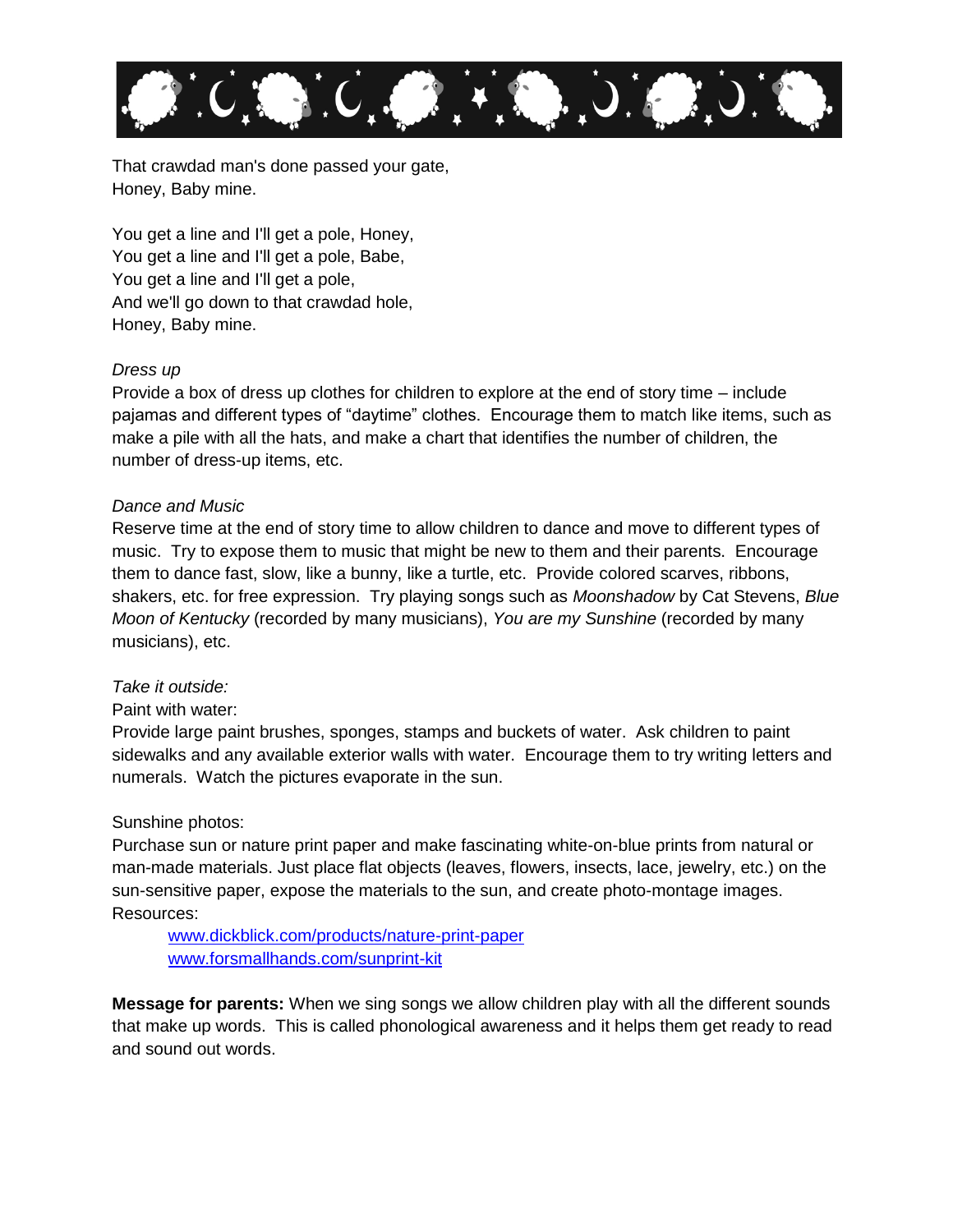

# **Big worlds, small worlds**

**Objective:** to introduce children to concepts, such as big and small, color, opposites and size, and to discuss the natural world.

# **Books:**

First the Egg by Laura Vaccaro Seeger I Went Walking by Sue Williams In My World by Lois Ehlert In the Small, Small Pond by Denise Fleming Madlenka by Peter Sis Planting a Rainbow by Lois Ehlert Shadows and Reflections by Tana Hoban

**Opener:** Before the program begins put a finger puppet bear and a larger teddy bear puppet or stuffed toy in a paper gift bag. Bring the bag out when storytime begins and ask the children to sing "Twinke Twinkle Little Star" in a baby bear voice and repeat the activity in a papa bear voice. (Concept: exploring size with voice.)

## **Fingerplays, rhymes and songs:**

*I Have Ten Little Fingers* I Have Ten Little Fingers and they all belong to ME! I can make them do things, would you like to see?

I can raise them high... and low... and wave them to... and fro... and open them wide and close them tight and put them in my lap like so.

## Prop or flannel board:

Re-tell *Planting a Rainbow* with props. Cut out flowers representing the individual colors of the rainbow, use artificial flowers, or use items from the natural world (real flowers, brightly colored vegetables, etc.).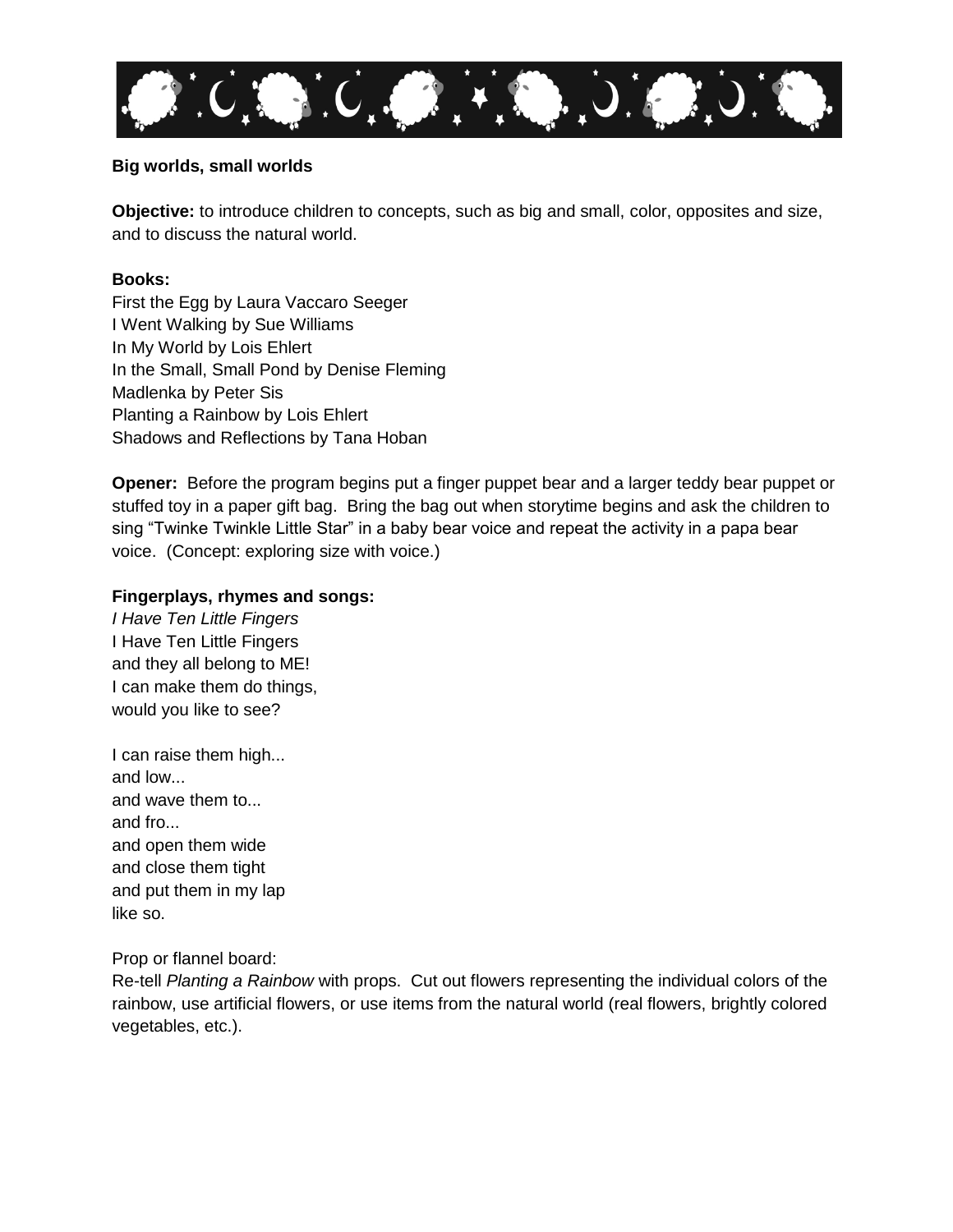

# *Jack and Jill in the Box*

Jack and Jill in the Box (scrunch up body small, crouch down to the floor) So quiet, so still (raise index finger to lips, shhhhh…..) Will you come out? (outstretch both hands, questioning) Yes I will! (Jump up, arms outstretched) *Repeat this rhyme, acting out the phrases as different types and sizes of animals.*

# **Art Activities:**

## *Thumb print, hand print and foot print art*

Provide large sheets of construction paper and tempera paint to make prints. Send the construction paper home as wrapping paper, or use the prints in your library's bulletin boards, displays or borders.

# **Science activity:**

Purchase magic animal sponge capsules – ask the children to guess what's inside the capsules and write down their responses on a chart (early hypothesis formation). Drop the capsules in water (observe). Ask the children to tell you what happened? What shapes are they now? Write down all responses on a chart. Repeat the activity with a timer, with different temperatures of water. Alternate activity: do exercise with a flat sponge cut in an animal shape. Make sure there are enough capsules for all children in your program.

**Message for parents**: As you read ask your children questions such as, "what do you think will happen next?" This helps them develop critical thinking skills!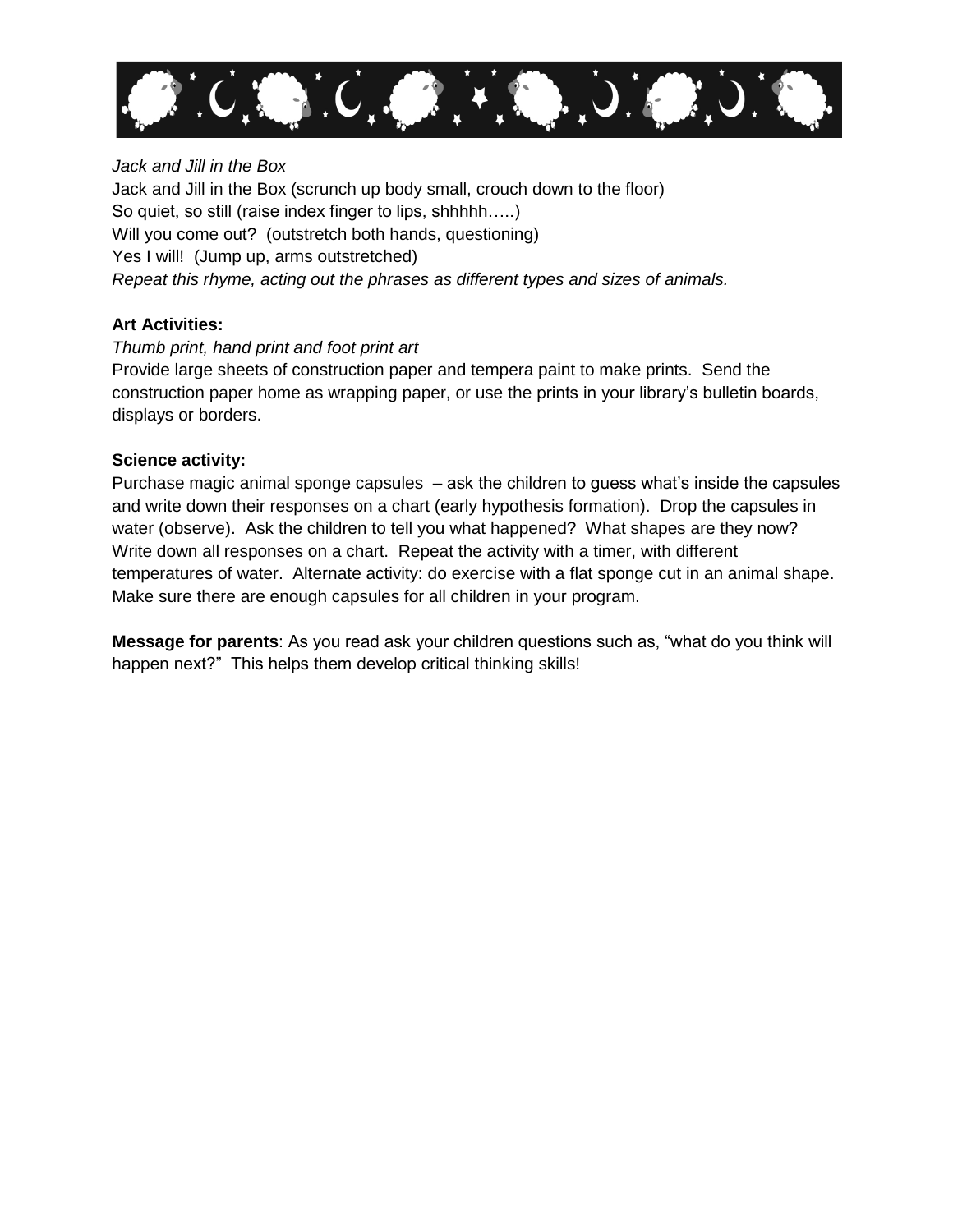

# **Dreamers and Doers**

**Objective:** To introduce early writing skills, art, music, and imaginative play.

## **Books:**

Ballerina by Peter Sis Charlie Parker Played Be-Bop by Chris Raschka Dream Big, Little Pig by Kristi Yamaguchi Five for a Little One by Chris Raschka Hop Jump by Ellen Stoll Walsh It Looked Like Spilt Milk by Charles Green Shaw Rangoli by Anuradha Ananth

Opener: Play some unique recorded music (classical, world, jazz, bluegrass, etc.) as participants enter program space.

# **Fingerplays, rhymes and songs:**

*Make A Shape...* (The Mulberry Bush) This is the way we make a square, Make a square, make a square, This is the way we make a square, So early in the mourning.

*The Rolling Circle Song...* (Have You Ever Seen A Lassie?) Have you ever seen a circle, a circle, a circle? Have you ever seen a circle, which goes 'round and 'round? It rolls this way and that way, And this way and that way. Have you ever seen a circle, which goes 'round and 'round?

*Red Shapes Hokey Pokey...* (Hokey Pokey) Put a red (name of shape) in, Put a red (name of shape) in, Put a red (name of shape) in, And shake it all about. Do the hokey pokey And turn yourself around-

From: [www.hummingbirded.com/shapes.html](http://www.hummingbirded.com/shapes.html)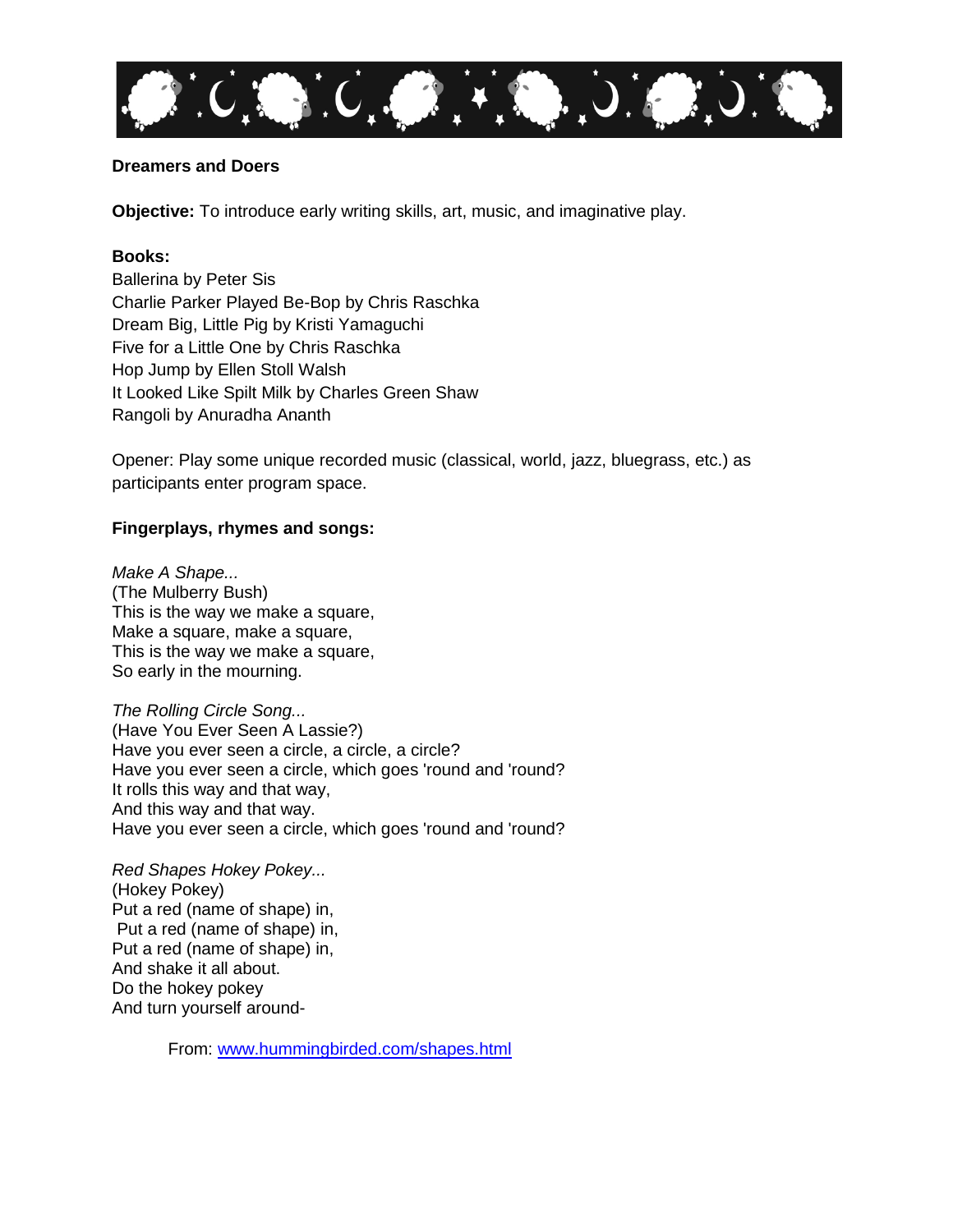

# *It Looked Like Spilt Milk flannel board*

Re-tell *It Looked Like Spilt Milk* as a flannel board story. Cut shapes out of white felt or milk filters. At the end of the program provide blank white paper and encourage children to tear their own shapes.

# **Art Activities:**

Make rangoli art on the sidewalks outside of the library. See [http://www.dltk](http://www.dltk-kids.com/world/india/mrangoli.htm)[kids.com/world/india/mrangoli.htm](http://www.dltk-kids.com/world/india/mrangoli.htm) for program ideas, instructions, and templates.

Display art books from your nonfiction collection (youth and adult books). Provide shapes cut out of primary colors and encourage children to create mobiles and sculptures inspired by Alexander Calder's work. Introduce preschoolers to Michelangelo's paintings and then have them lie on their backs and paint or draw on paper to simplistically replicate fresco paintings. Show reproductions of Georgia O'Keefe's work, especially her paintings of flowers, and provide silk and plastic flowers for children to arrange in containers.

## **Other activities:**

Make music: provide different types of instruments for participants to play after story time. Play fast music, slow music, quiet, loud. Take it outside and have a parade in front of the library.

Invite students from local dance classes to give a demonstration for story time participants. Include younger children in the program – get them up and dancing!

*Mini film festival - public performance DVDs* The Dot by Peter Reynolds Harold and the Purple Crayon by Crockett Johnson

**Message for parents:** Singing helps children identify that words are made up of different sounds. This is called phonological awareness.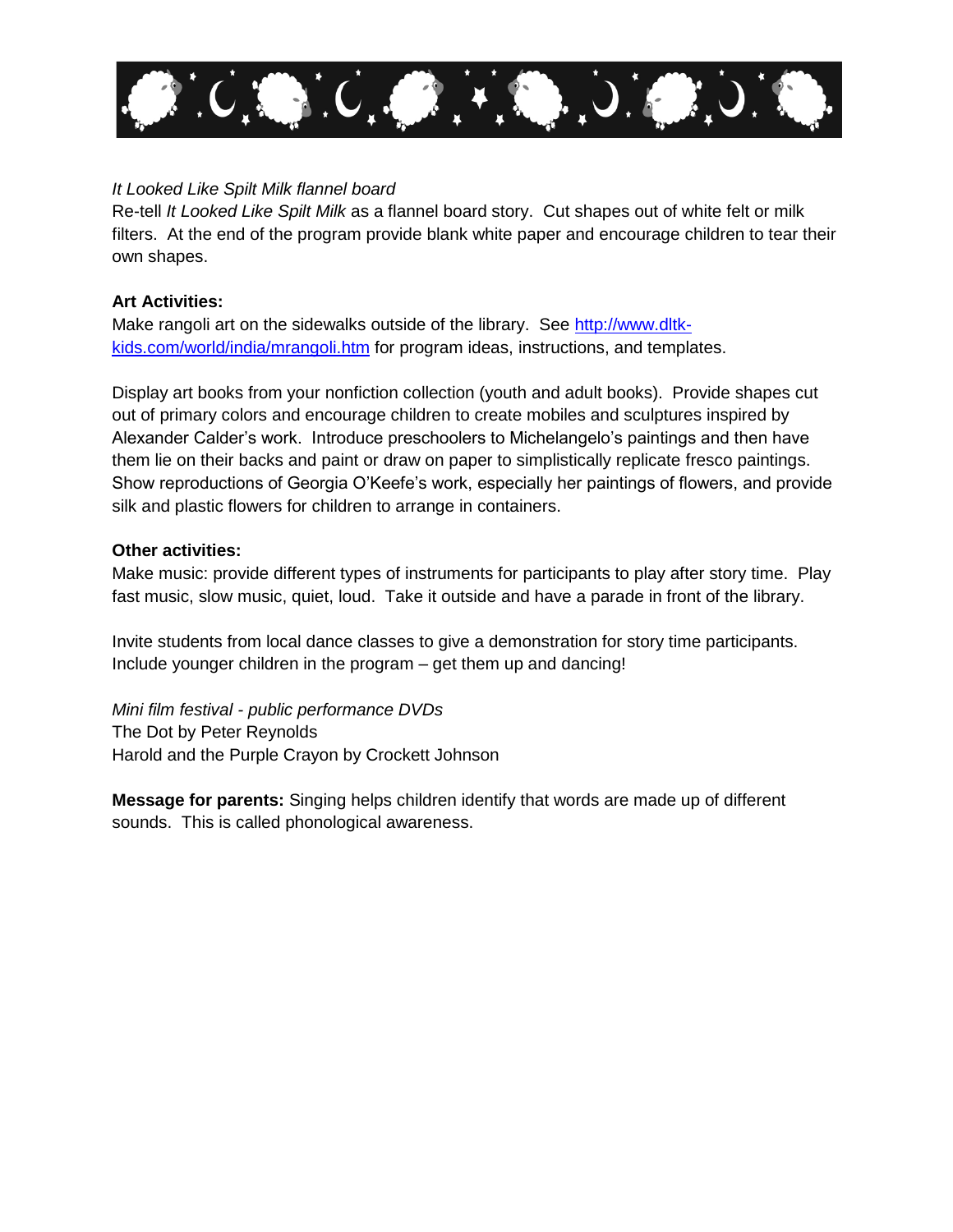

# **Moonlight and Starshine**

**Objective:** To introduce early science and math concepts.

#### **Books:**

Draw Me a Star by Eric Carle Goodnight Moon by Margaret Wise Brown I'll Catch the Moon by Nina Crews Kitten's First Full Moon by Kevin Henkes Papa, Please Get the Moon for Me by Eric Carle Stars by Mary Lynn Ray The Sun is My Favorite Star by Frank Asch Twinkle Twinkle Little Star by Jane Taylor

**Opener:** String twinkle lights around the room before story time. Pass out paper stars and moons before story time begins and ask children and parents/caregivers to walk around the room, singing *Twinkle, Twinkle Little Star*. Lead children to the story time space and encourage them to find their place on the floor, etc., for the program.

## **Fingerplays, rhymes and songs:**

*Twinkle, Twinkle Little Star*, variations on a theme: *Sing Twinkle, Twinkle, Little Star* then, to the same tune, sing: Everybody reach up high, Stretching, stretching to the sky. Swaying left and swaying right, Blinking in the sky at night. Everybody reach up high, Stretching, stretching to the sky. (SLP Early Literacy manual, pg. 32)

Sing *Twinkle, Twinkle Little Star*. Cut a star out of felt and every time you sing the word "star," put the star on the flannel board. Replace the word star with other words, such as moon, sun, cloud, etc. Ask for suggestions.

*Moon rhyme* (SLP Early Literacy Manual, pg. 31) Moon, moon (form moon overhead with arms) Up so high (point up) Big white moon (form moon again) In a big black sky. Moon, moon (form moon again) Beautiful one (hold up one finger) Following the setting sun. (Form moon again and lean to the side)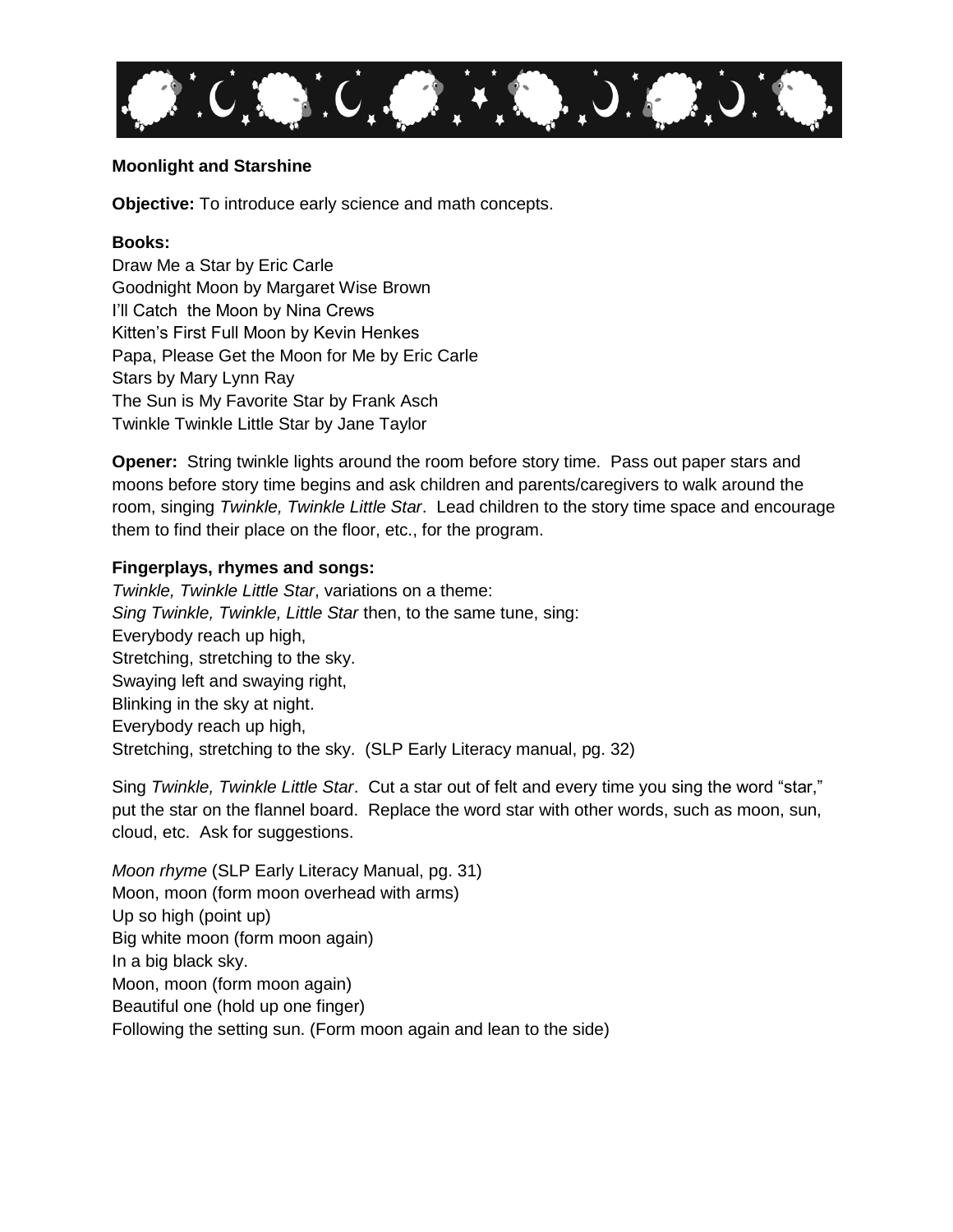

# Art and Science activities:

Bring in a bowl of apples, try to provide different types (shapes, colors, sizes). As the children to describe the apples and write down their descriptions. Cut the apple in half, horizontally and show the star in the middle of the apple. Wow! Do the other apples have stars in their middles? Let's find out! Cut more apples in half and see. Cut apple slices for snacks (make sure you wash the apples before storytime). Kristine Millard, co-director at the Lodi Public Library, does this activity after she tells the story, "Little Red House" by Carolyn Sherwin Bailey (in *A World of Children's* Stories by Anne Pellowski) during her annual Apples story time.

# *Phases of the Moon Activities*

Recite *Hey Diddle, Diddle* then show children photographs of different phases of the moon. Ask them to describe the shapes and record their descriptions on a chart – draw the shapes that they describe. Talk about full moon, half moon (show how 2 halves make a whole), crescent moon.

Make phases of the moon with their bodies (perhaps a stretching activity after reading *Papa, Please Get the Moon for Me*):

Activity one: all hold hands in a circle to replicate full moon; drop hands and make a halfmoon; extend half-moon into a crescent shape, sit or lie down to finish as a new moon.

Activity two: as an individual exercise, hold hands above head in full circle to replicate full moon, open and hold arms out to make a half-moon, extend arms down and up to replicate a full moon. Drop hands to the side and finish as the new moon.

Pass out black construction paper and pieces of white chalk. Draw the different shapes of the moon. Use the finished projects as display case borders, hang from the ceiling, etc.

A more involved phases of the moon activity is described here: [http://www.dltk](http://www.dltk-teach.com/rhymes/moon/mphases.htm)[teach.com/rhymes/moon/mphases.htm](http://www.dltk-teach.com/rhymes/moon/mphases.htm)

**Message for parents:** Children learn through all of their senses. Encourage children to learn through their bodies and by doing activities with their hands.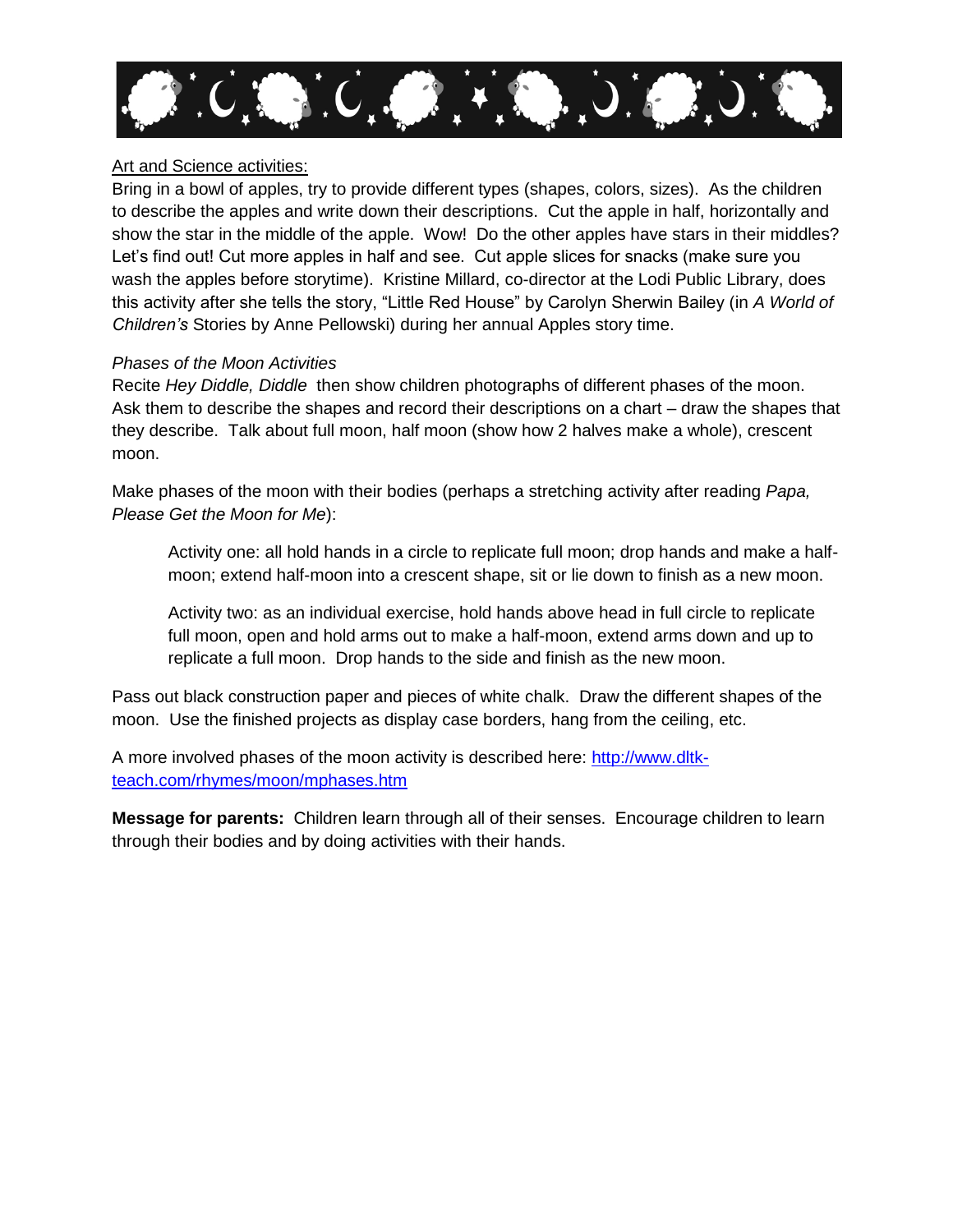

# **Nighttime Animals**

**Objective:** To encourage children to strengthen observation skills and to connect with the world around them.

# **Books**:

Bandits by Johanna Wright Bat Jamboree by Kathi Appelt Bats at the Library by Brian Lies Owl Babies by Martin Waddell Ten Flashing Fireflies by Philemon Sturges Time to Sleep, Sheep the Sheep by Mo Willems The Very Lonely Firefly by Eric Carle While the World is Sleeping by Pamela Duncan Edwards

**Opener (draw & tell owl):** Draw a large "O" on a flip chart and ask children to identify the letter. Draw to small circles for eyes, a large "V" for a beak, another large "O" for a body, and a large sideways "M" on each side of the body. Ask children to identify the letters you draw as well as the shapes and final picture. Finish by drawing 2 small triangles for the owl's "ears." (see pg. 167 of the SLP manual for a draw & tell poem)

# **Fingerplays, rhymes and songs:**

## *Wide-Eyed Owl fingerplay*

There's a wide-eyed owl (forefingers and thumbs around eyes) With a pointed nose (forefinger and thumb to make a point) He has pointed ears (clenched hands, forefingers up for ears) And claws for toes (make hands into claws) He sits in a tree and looks at you (circles around eyes again) Then flaps his wings and says (Hands to chest and flap elbows) "Whoo, whoo, whoo!"

2011 CSLP Summer Library Program Manual, pg. 165

*Bats Are Sleeping* (Tune: Frere Jacques) Bats are sleeping, Bats are sleeping, Upside down, Upside down. Sleeping in the morning. Waiting for the night to come. To fly around. To fly around. From: [www.kidssoup.com/Halloween-bat/bat-activities.html](http://www.kidssoup.com/Halloween-bat/bat-activities.html)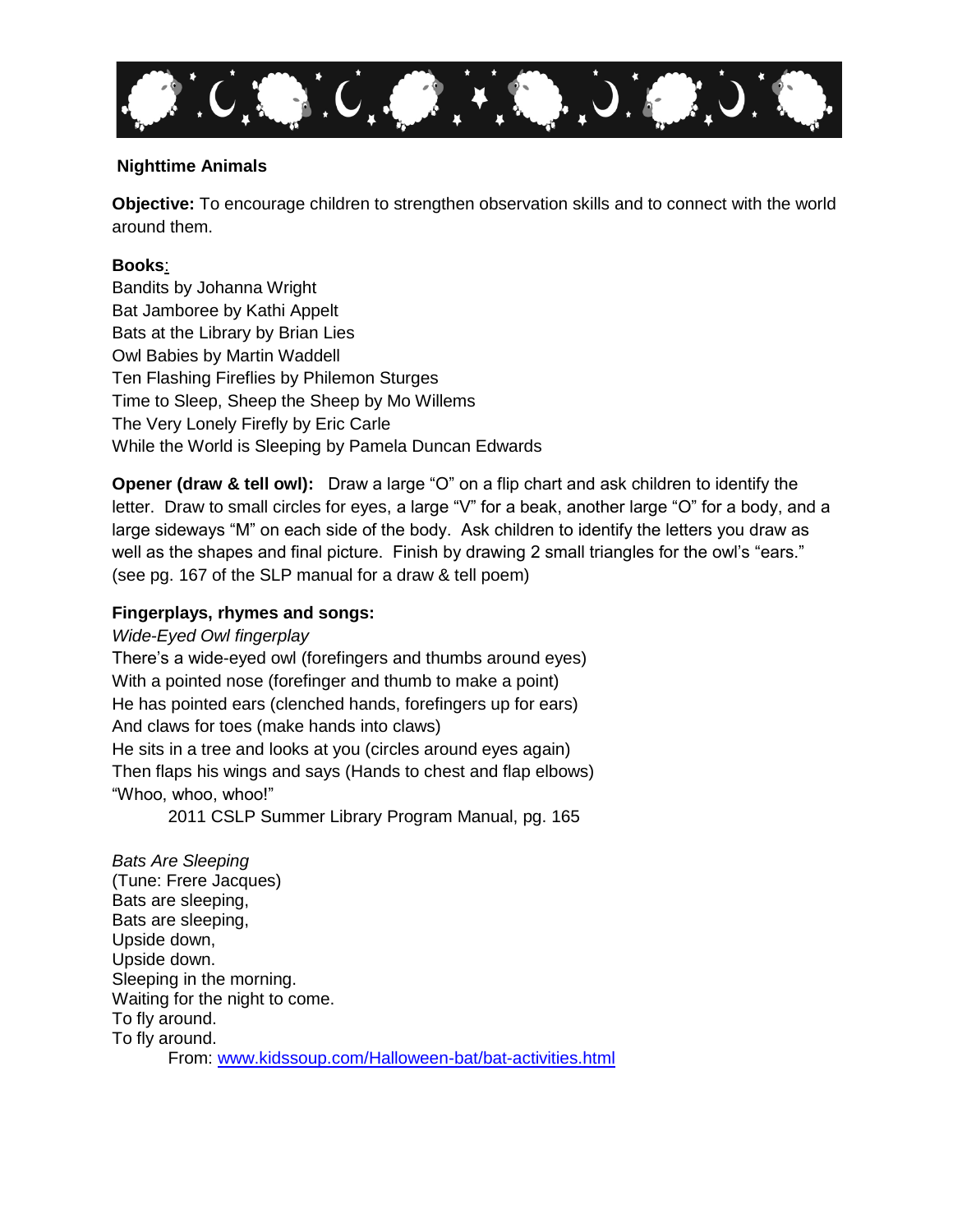

#### *I'm a Little Raccoon*

(Tune: *I'm a Little Teapot* - Source: DLTK's Crafts for Kids)

I'm a little raccoon, prowling around, *(use your hands like little paws and make a cautious prowling motion.)* 

I hunt for food without a sound. *(look left and then right and then make a shhhhhh motion -- with your finger to your lips)* 

A mask on my face and a bushy tail, *(point to your eyes and then swish one arm behind you like a tail)* 

Let's see if you can spot my trail! *(point at someone and then put hand on forehead (like a salute) and gaze at the floor like you're looking for pawprints)*

From: [michigan.gov/documents/hal/lm\\_raccoons\\_239135\\_7.pdf](http://michigan.gov/documents/hal/lm_raccoons_239135_7.pdf)

# **Art activities:**

*Glow in the dark fireflies*

Paint wooden ice cream spoons with glow in the dark neon paint for the body. Cut wax or tissue paper for wings and glue these onto the body. Add finishing touches.

From: [kinderplans.blogspot.com/2007\\_04\\_01\\_archive.html](http://kinderplans.blogspot.com/2007_04_01_archive.html)

#### *Hand- and footprint bats*

Provide sheets of black construction paper for each child. Remove socks and gently rub/roll/brush white tempera paint on the sole of one foot. Make a footprint in the middle of the black paper – this is the body of the bat. Rub/roll/brush tempera paint on each hand and make handprints on the side of each footprint – these are the wings. This project also can be made by tracing children's feet and hands. Experiment with different colors, make a bunch of hand & footprint bats on a roll of paper that is then used in the library, etc.

#### **Other activities:**

#### *Firefly dance*

Pass out flashlights or glowsticks, turn on some music and dim the lights. Encourage children to dance fast and slow, flicker like fireflies, etc.

#### *Trashcan treasure hunt*

Fill clean recycling bins with crumpled up paper, clean milk cartons, other clean "trash" items and toy food items (plastic apples, bananas, etc.). Ask children to pretend to be raccoons and have them find the healthy food items and ask them to separate the paper by color, shape, size. Adapted from: [michigan.gov/documents/hal/lm\\_raccoons\\_239135\\_7.pdf](http://michigan.gov/documents/hal/lm_raccoons_239135_7.pdf)

**Message for parents**: Playing with animal sounds help children recognize that communication takes place all around us and that sounds have meaning.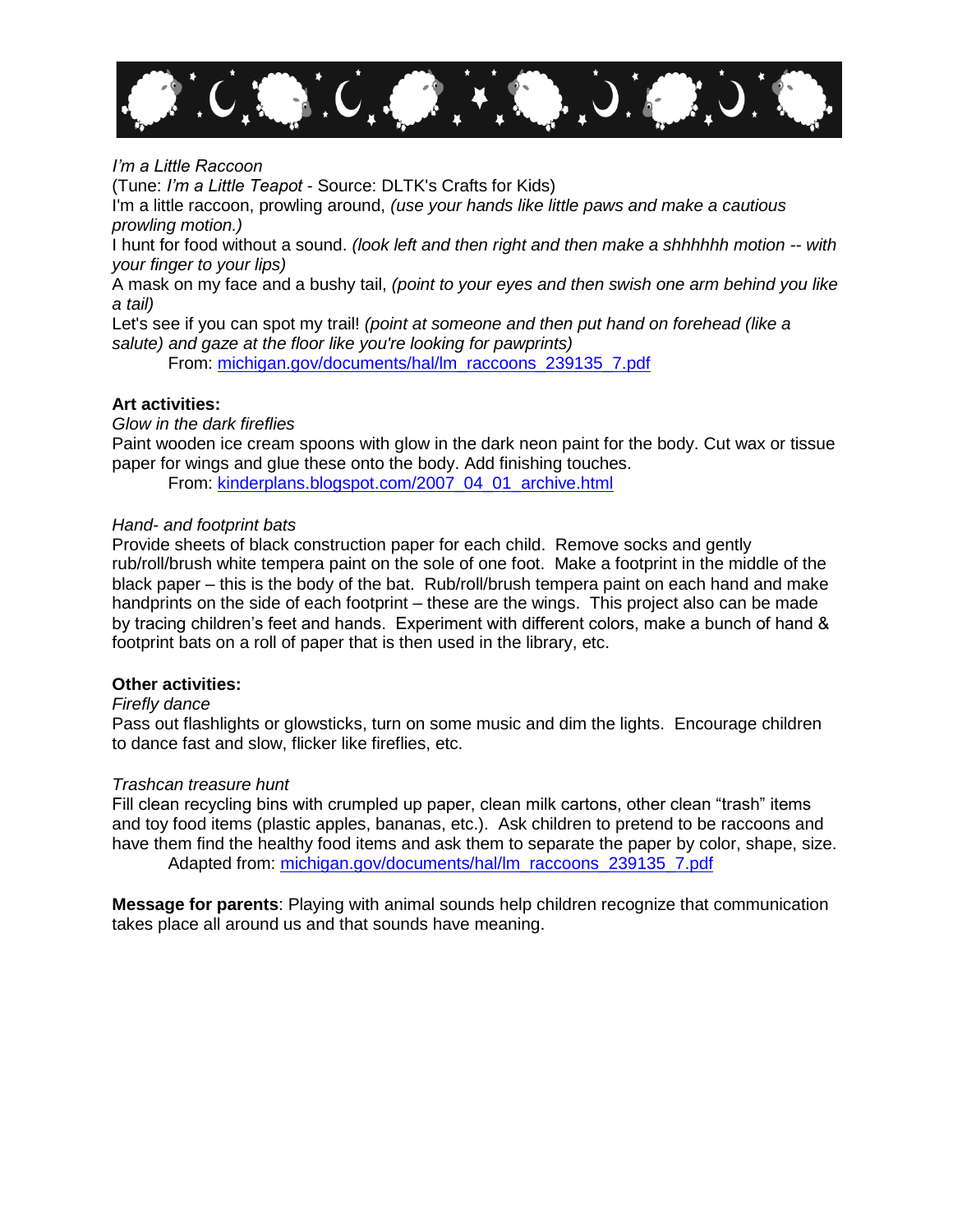

# **Time for Bed/Pajama Party**

**Objective:** To help children recognize our shared routines and rituals.

#### **Books:**

Don't Let the Pigeon Stay Up Late by Mo Willems Goodnight, Little Monster by Helen Ketteman Goodnight, World by Willa Perlman Llama, Llama Red Pajama by Anna Dewdney The Napping House by Audrey Wood Say Goodnight by Helen Oxenbury Sleepy, Oh So Sleepy by Denise Fleming Time to Sleep Sheep the Sheep by Mo Willems

**Opener:** Dress in pajamas and yawn, stretch, and ask children if it's time to go to bed/time for nap. No! It's not? What would you do if it WAS time for bed? Brush your teeth? (Draw a toothbrush on a chart.) Put on your pjs? (Draw pjs on a chart.) Read a book? (Draw a book on a chart and start reading today's "bedtime" stories.) Or see the Little Monster, Little Monster flannel board activity on pg. 26 of the CSLP Early Literacy manual.)

## **Fingerplays, rhymes and songs:**

*Five Little Monkeys* (tell as fingerplay or flannel board story) Five little monkeys jumping on the bed, One fell off and bumped his head. Mama called the Doctor and the Doctor said, "No more monkeys jumping on the bed!"

Four little monkeys jumping on the bed, One fell off and bumped her head. Papa called the Doctor and the Doctor said, "No more monkeys jumping on the bed!"

Three little monkeys jumping on the bed, One fell off and bumped his head. Mama called the Doctor and the Doctor said, "No more monkeys jumping on the bed!"

Two little monkeys jumping on the bed, One fell off and bumped her head. Papa called the Doctor and the Doctor said, "No more monkeys jumping on the bed!"

One little monkey jumping on the bed, He fell off and bumped his head. Mama called the Doctor and the Doctor said, "Put those monkeys straight to bed!"